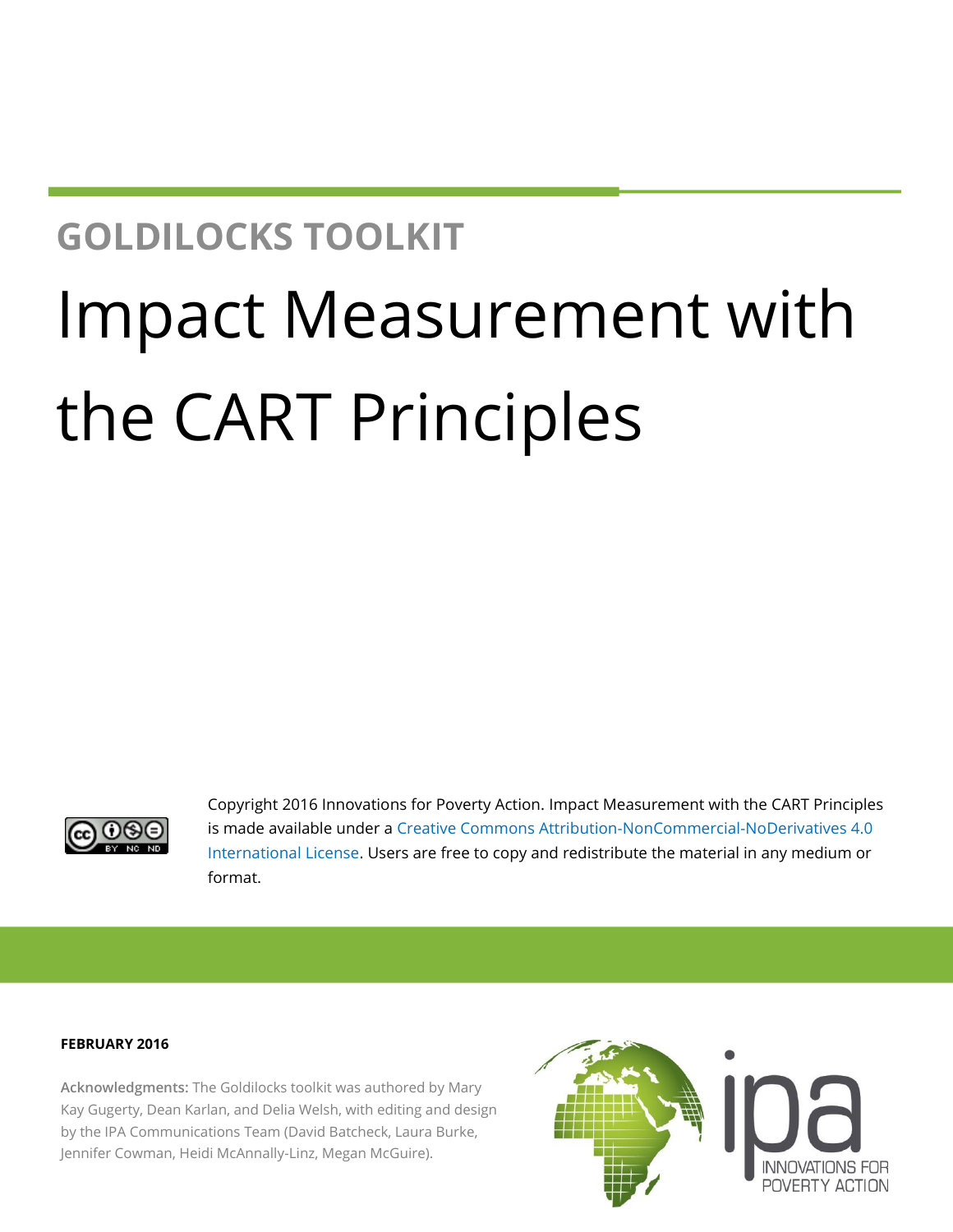### **Impact Measurement with the CART Principles**

For many organizations, a central goal of monitoring and evaluation is to prove that programs are making a difference—that they have an *impact*. Not only is it important to know if programs work, but providing hard proof can attract much-needed funding and may also improve an organization's reputation. The reality, though, is that not everyone can and should measure impact: sometimes it's not possible to muster up a sample size that would be large enough to conduct a good study, or there simply isn't anything to randomize. When programs are structured such that impact measurement *is* possible, it's still important to approach evaluation carefully. Impact measurement that aligns with the CART Principles must be welldesigned, implemented well, and timed appropriately. If the evaluation design or fieldwork are sub-par, results will be biased (meaning *wrong*), which can lead organizations and policymakers to start or continue programs that have little or no impact, or to miss opportunities to expand effective programs.

In this section, we'll go through the common biases that get in the way of measuring impact and explain what it means to conduct credible, actionable, responsible, and transportable impact evaluation.

#### **The Problem: A Proliferation of Bad Evaluations**

Over the last decade or so, "impact" has become a buzzword in the nonprofit sector, and organizations are increasingly encouraged to measure and demonstrate impact. The trend to measure impact has brought about an increase in randomized evaluations but also many inappropriate methods for measuring impact. While probably well-intentioned, these evaluations can produce biased, misleading results and represent a waste of resources. Why does bias matter? Bias clouds our ability to see the true impact of the program, leaving us back where we started: with little usable information on impact. But it can even leave us worse off, with fewer resources and little to say for it.

In evaluations, there are three main sources of bias to be aware of:

#### *Bias from external factors*

Some factors in the world, such as weather, macroeconomic conditions, or other government or NGO programs, are highly likely to influence the outcome of interest. If both the group that receives the program and the comparison group are not both exposed to these same outside factors, bias is likely to occur.

#### *Bias from self-selection*

Unobservable characteristics about those who choose to participate, versus those who do not, may influence who chooses to participate in a program. If you compare those who choose or "self-select" to participate and compare them to those who did not choose to participate, you may end up with biased results because your two groups are composed of people who are fundamentally different. It is important to recognize that many characteristics, like spunk, desire, and entrepreneurial drive are quite hard if not impossible to measure (except through observing whether they participate!).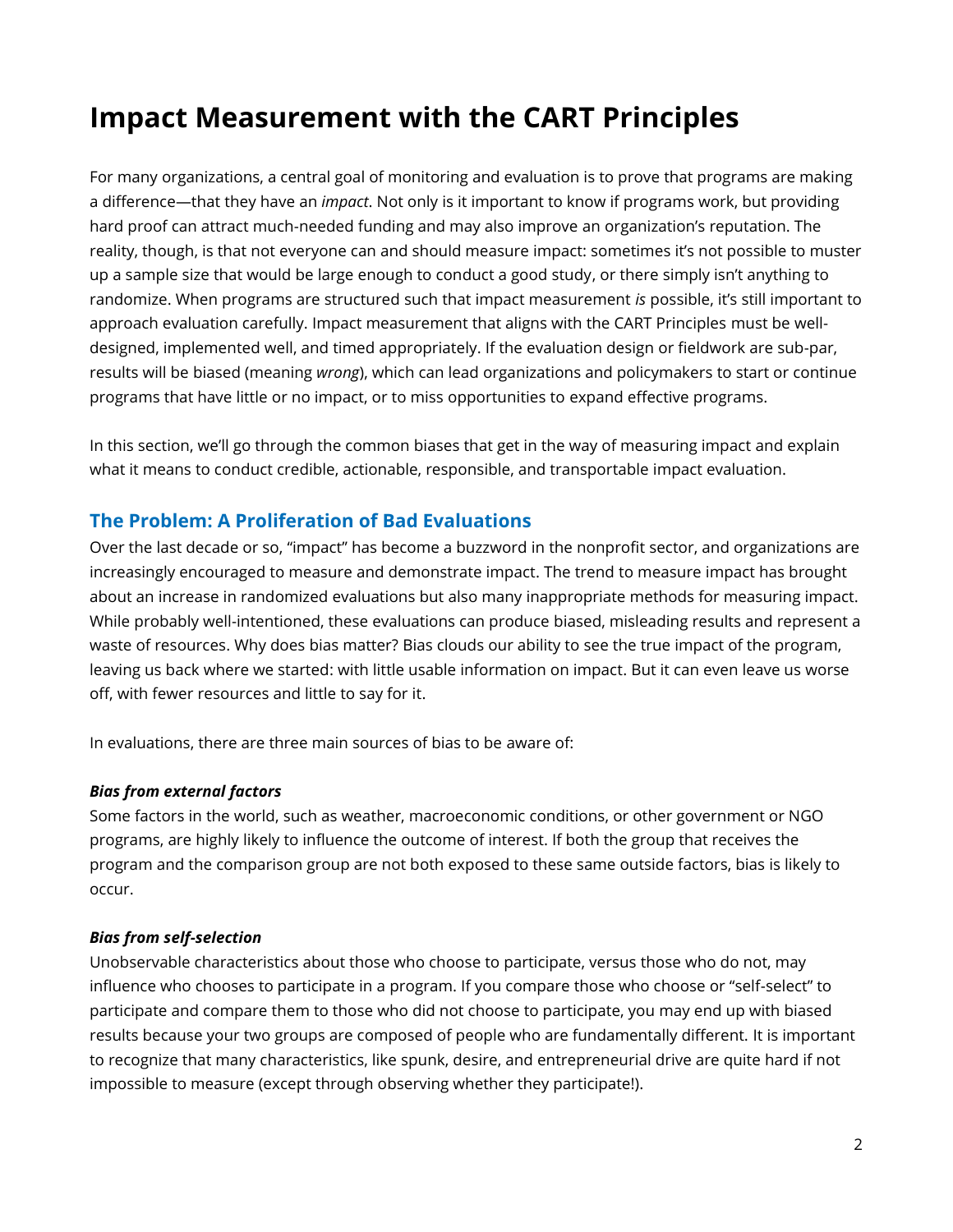#### *Bias from program selection*

Program selection bias is similar to self-selection bias, except the problem is driven by the program allowing certain people to participate rather than others. As an example, suppose an NGO started an agricultural input provision program and began the program in the most agriculturally productive area of a country. Comparing harvests of that program to harvests in another area will yield biased estimates of impact by overestimating the potential for yield increases in the rest of the country.

To overcome these biases and determine that there is a causal link between the program and the changes in outcomes that occurred, organizations need a way to measure what would have happened if a program had not existed. They need a reliable estimate of the *counterfactual*. That brings us to the first CART principle, Credible.

#### **Credible**

l

To credibly measure the impact of a program, we need to compare the outcomes of a program to what would have happened otherwise. It may seem like wishful thinking to try to know *what would have happened otherwise*. In our daily lives we are never able to know would have happened if we had done things differently. But in research, we are able to design evaluations that allow us to compare the actual to the "what if" with a high degree of confidence. Conducting impact evaluation with a valid estimation of the "otherwise" (called the counterfactual) enables us avoid the biases described above. These methods include randomized controlled trials and quasi-experimental methods.

#### **Randomized Controlled Trials**

Commonly considered the "gold standard" in research,<sup>1</sup> randomized controlled trials, or RCTs, refer to a study design that involves randomly assigning a large number of individuals (or households, communities, or other units) to either a treatment group that receives an intervention or to a control group, which does not. As long as the assignment is truly random, we will have two groups that are similar on average both in observable characteristics (e.g. gender, income, ethnicity) and unobservable characteristics (e.g. selfmotivation, moral values).<sup>2</sup>

With two groups that are similar on average, we can measure the impact of a program by measuring the difference over time between the group that received the program and the one that did not.<sup>3</sup> Over the course of the study, the only difference between the two groups should be the effects of the program itself. To learn more about designing an RCT, we recommend reading *Running Randomized Evaluations* by Kudzai Takavarasha and Rachel Glennerster.

<sup>&</sup>lt;sup>1</sup> The Institute of Education Sciences (IES) and National Science Foundation (NSF), National Academy of Sciences, Congressional Budget Office, U.S. Preventive Services Task Force, Food and Drug Administration, and other respected scientific bodies consider RCTs the strongest method of evaluating the effectiveness of programs, practices, and treatments.

 $2$  Which one can verify using observable information available prior to the study or data available at the end of the study, but that does not change or is easily recalled without bias, such as gender and marital status.

<sup>&</sup>lt;sup>3</sup> Notice the key difference between random assignment and random sampling, in which the 'treatment' and 'control' groups are selected after the program begins. Many organizations conduct an evaluation by randomly sampling in an area that does not receive the program as the comparison. This is not the same as a randomized study.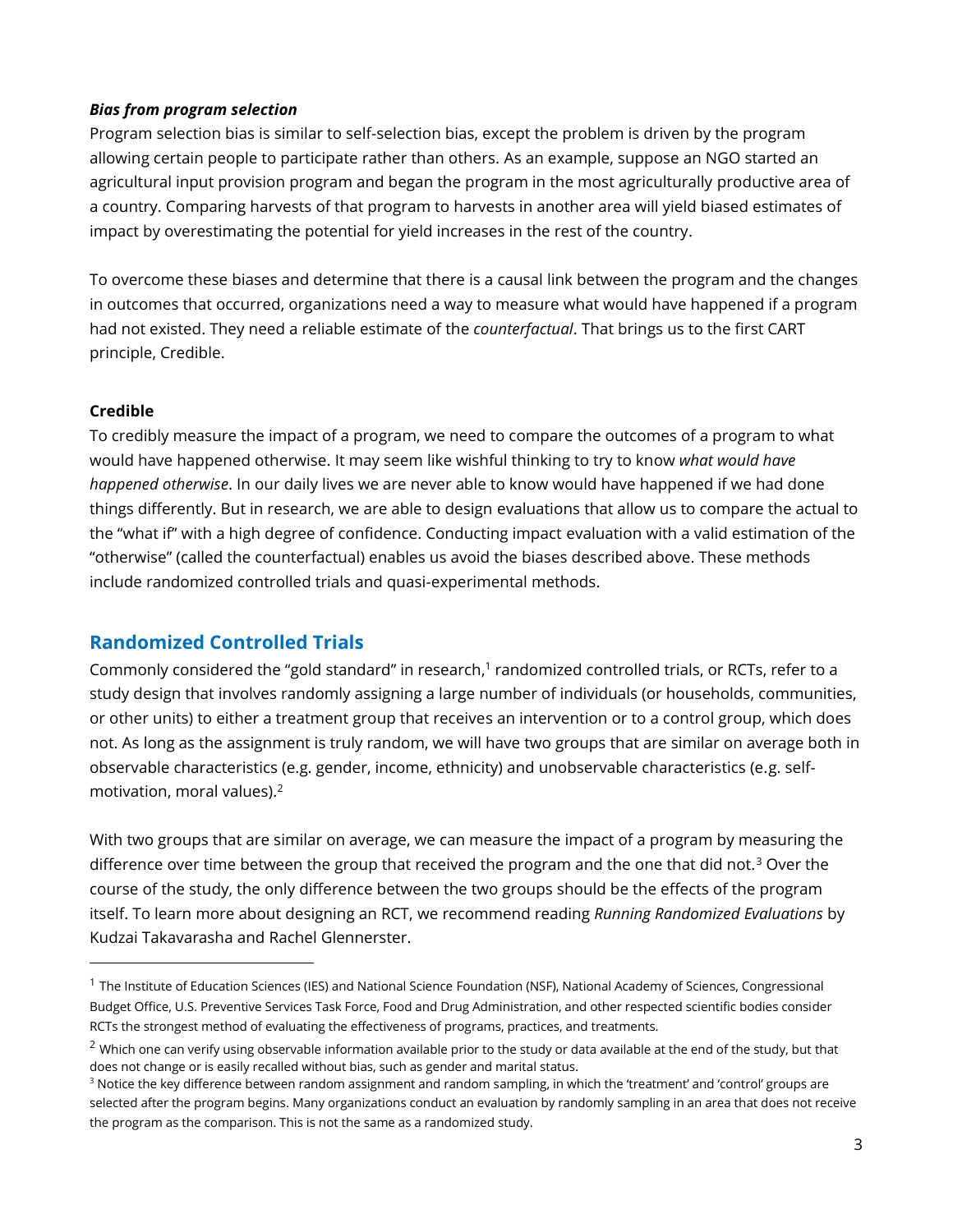#### **Quasi-experimental Methods**

Apart from RCTs, other methods can credibly measure the impact of programs under the right conditions. With these "quasi-experimental" methods, rather than setting up the treatment groups beforehand through random assignment, researchers use different techniques to build treatment and control groups.

Although quasi-experimental designs can be just as valid as RCTs, these methods require more assumptions, institutional facts to justify the analysis, and often require researchers with expert statistical and econometric analysis skills to crunch the numbers. Often, these evaluations also require a large amount of data collection. For all these reasons, the following methods should be used to measure impact with caution, expert guidance, and only when an RCT is not possible.

- *Matching:* In matching, researchers attempt to find a comparison group that closely resembles those who participated in the program based on various observable characteristics. Common matching characteristics include gender, income, education, and age. The overall validity of this approach depends on how well these *observable* characteristics allow researchers to create two similar groups of people, as well as how important unobservable factors are to program outcomes – which can be hard to know in advance.
- *Regression discontinuity:* This method involves using an existing eligibility cutoff for a program to help create treatment and control groups that are just above and just below the cutoff line. The eligibility cutoffs for many programs, such as college admission or social welfare programs, are set in absolute terms and individuals just above the cutoff and just below are often very similar. The challenge is that it can be hard to know at what point beyond that cutoff those similarities end.
- *Difference-in-differences:* This method measures changes in outcomes over time (before and after) of the program participants relative to the changes in outcomes of non-participants. Hence it combines a before/after comparison with participant/ non-participant comparison. A critical assumption is that in the absence of the program the difference between participants and nonparticipants would stay the same over time – often a big assumption.

#### **Actionable**

Creating an actionable impact evaluation means designing a study that will generate useful evidence, and making sure the organization intends to use the evidence, regardless of the results. "Actionability" refers to an organization's willingness to change based on the results. If an organization will not change a program regardless of the results of an impact evaluation, they should save their money and not conduct the evaluation in the first place.

Impact evidence to guide actionable decisions can be generated in a number of ways. To guide program design, an organization might test different elements of a program, rather than only evaluating the whole program, which typically includes multiple interventions. Evaluating different program elements allows managers to identify which elements are most effective, even though they may not measure overall impact.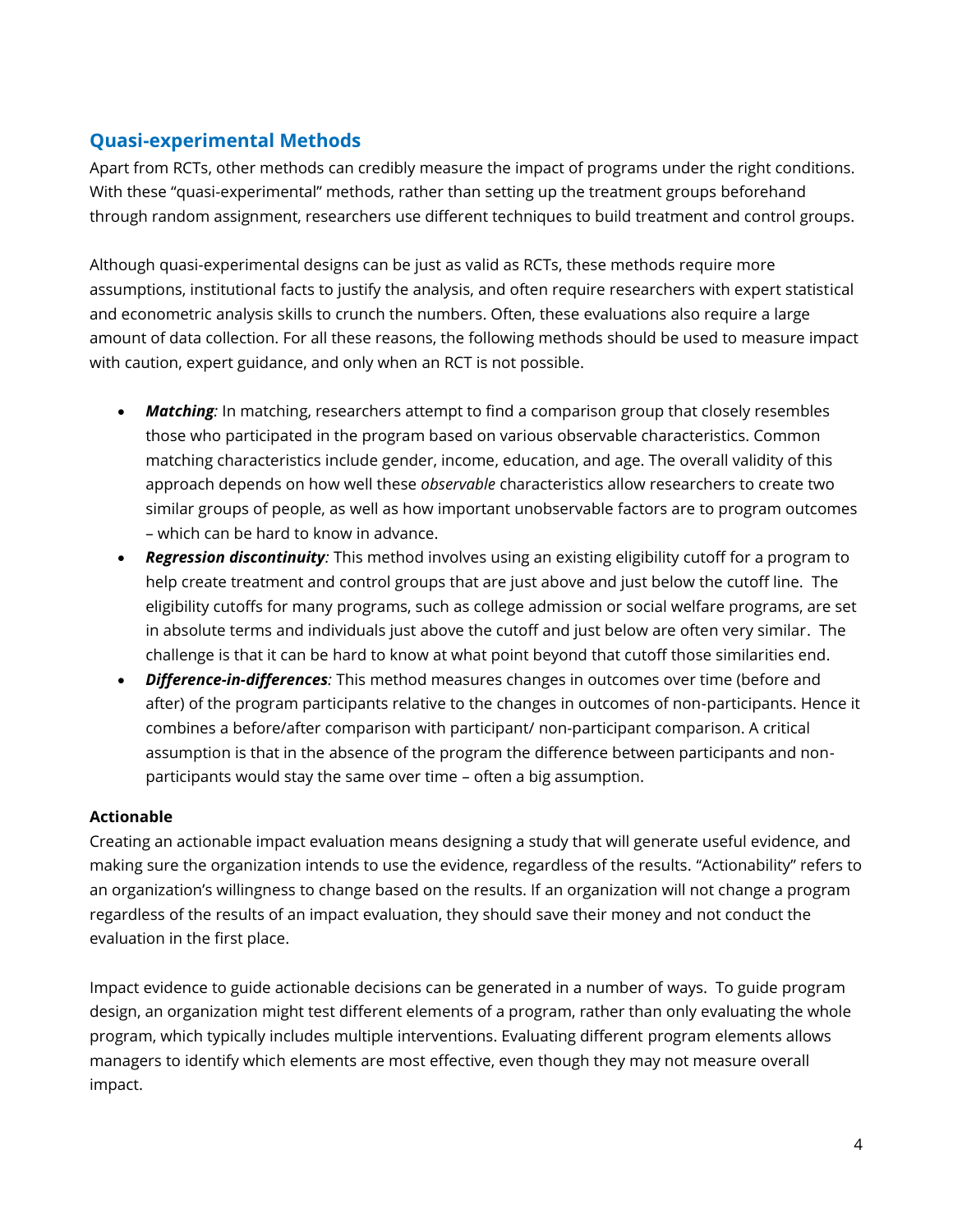Additionally, timing an evaluation with the project cycle is key to translating results into action. If you evaluate a program during a pilot stage (but after a proof of concept), for example, it will allow you to fine tune the program for optimal effectiveness before rolling it out on a large scale. It can be difficult to change a program after roll-out, when funders are invested. Managers at that stage are often hesitant to change gears or consign the program to the scrap heap.

#### **Responsible**

Given the high costs of collecting and analyzing data, organizations have to weigh the costs and benefits of conducting an impact evaluation against those of *not* doing the evaluation. These costs and benefits have monetary as well as societal components.

Although randomized evaluations can be expensive, that cost can be well worth it when the evidence is used to help a program and others around the world improve effectiveness. If the knowledge gap is large, the benefits have the potential to be large as well. We should also note there are ways to conduct RCTs at a low-cost, such as by introducing random assignment to new initiatives as part of program roll-out or by using existing administrative data to measure key outcomes instead of collecting original data. These designs can save organizations lots of money, making them a responsible use of resources.<sup>4</sup>

The social costs refer to the ethics of an evaluation. Some have argued that randomized evaluations are unfair because they withhold a "treatment" from a portion of study participants. However it is an extremely rare situation when a program or organization has the resources or ability to roll out a program to *everyone*. In most cases, some people are excluded, so in that sense, an RCT is no different. Second, at the beginning of the evaluation we do not know if the intervention is effective, so we cannot argue that an RCT helps some and not others. Rather, there is a social cost of not knowing whether a program works or not, and continuing to waste precious resources if they don't.

#### **Transportable**

l

Some argue that every program operates in a unique context, and that just because a program works well in one context does not mean that it will work in another. That's true to some extent–just because a job training program worked well in Bangladesh doesn't mean the same program will work equally well in Peru. The ability to apply evidence to other contexts requires more than an estimate of impact. It requires understanding *why* the program worked and the conditions that need to be in place to get the same result. Transportability, or the extent to which evaluation results can be used in other settings and contexts, begins with the evaluation design.

Impact evaluations should be designed from the start using a theory of change that tests a concrete hypothesis. If the results of the impact evaluation support that theory, then the initial findings may also to be validated through further study to be sure that the mechanism works before implementing the program more widely.

<sup>&</sup>lt;sup>4</sup> Before only collecting data at endline, you have to be sure that your randomization was effective and that the two groups are the same on average. If you have any questions about whether the randomization was indeed effective, collect information at baseline.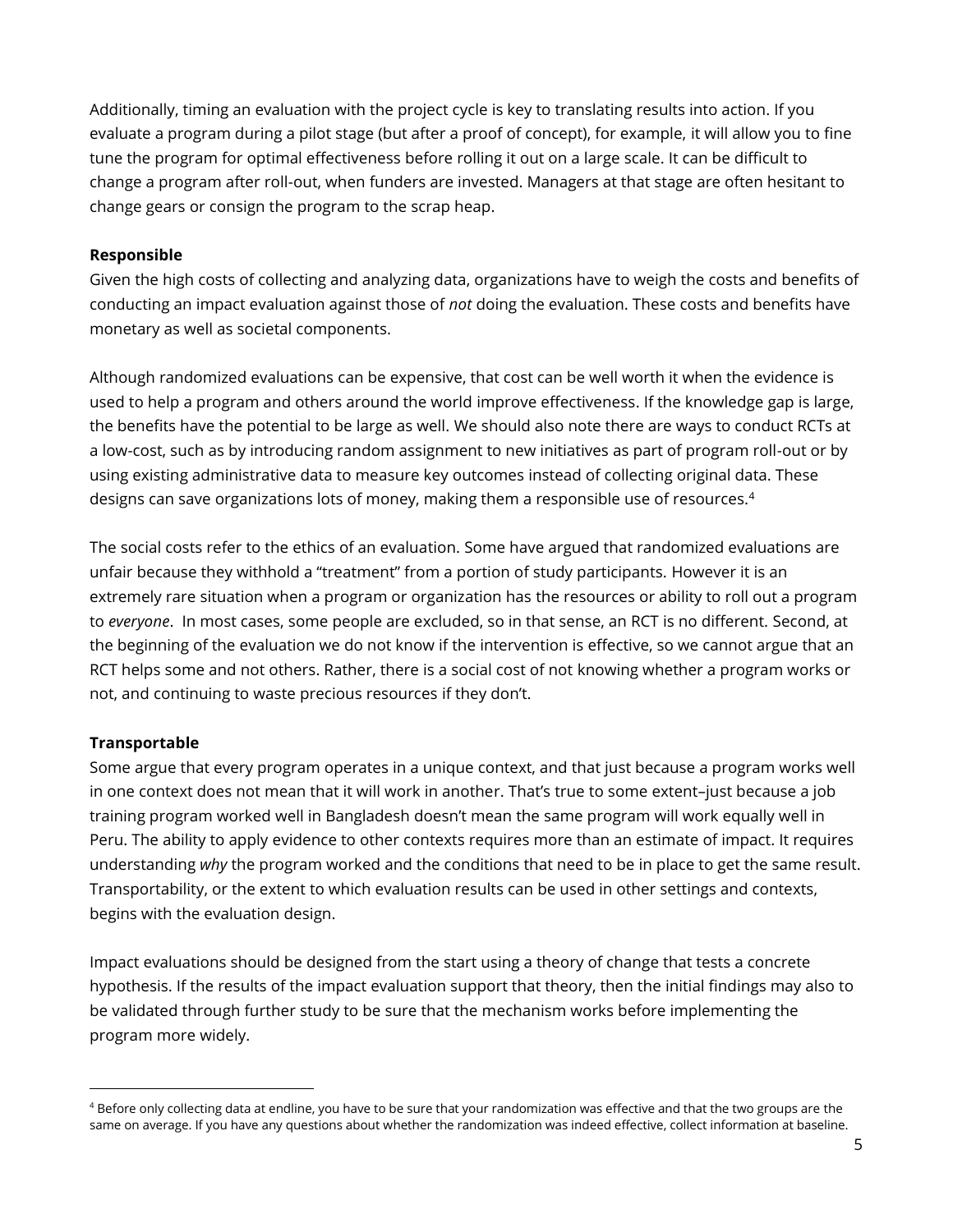The degree of transportability is what helps determine which programs are scalable and in which contexts. The health sector has many examples of programs that might work in multiple contexts. Since many treatments (such as vaccines or immunizations) are effective regardless of context, once the treatment has been found, it can be scaled to other areas quickly (assuming there are no adverse side effects).

The goal of transportability is to make sure that all impact evaluations generate evidence that will help others design or invest in better and more effective programs, not just get a stamp of approval for their own program. That way policymakers will have better evidence to implement programs in the future.

#### **Decision Time**

When deciding if an impact evaluation makes sense, donors and nonprofits should begin by thinking about whether or not an impact evaluation would meet the CART criteria. A good starting point is to ask the following key questions:

- 1. Are we able to credibly estimate the counterfactual? (Is it credible?)
- 2. Are we committed to using with the results, whether they are positive or negative? Is the timing right? (Is it actionable?)
- 3. Do the benefits outweigh the costs? Would this evaluation add something new to the available evidence? (Is it responsible?)
- 4. Would the evaluation produce useful evidence for others? (Is it transportable?)

If you can answer "yes" to these questions, you may be ready for an impact evaluation. If the answer to any of the above questions was "no," impact evaluation may not be appropriate for your program at this time. In that case, you should focus on developing systems to collect monitoring data that deliver information to promote learning about how to best implement programming.